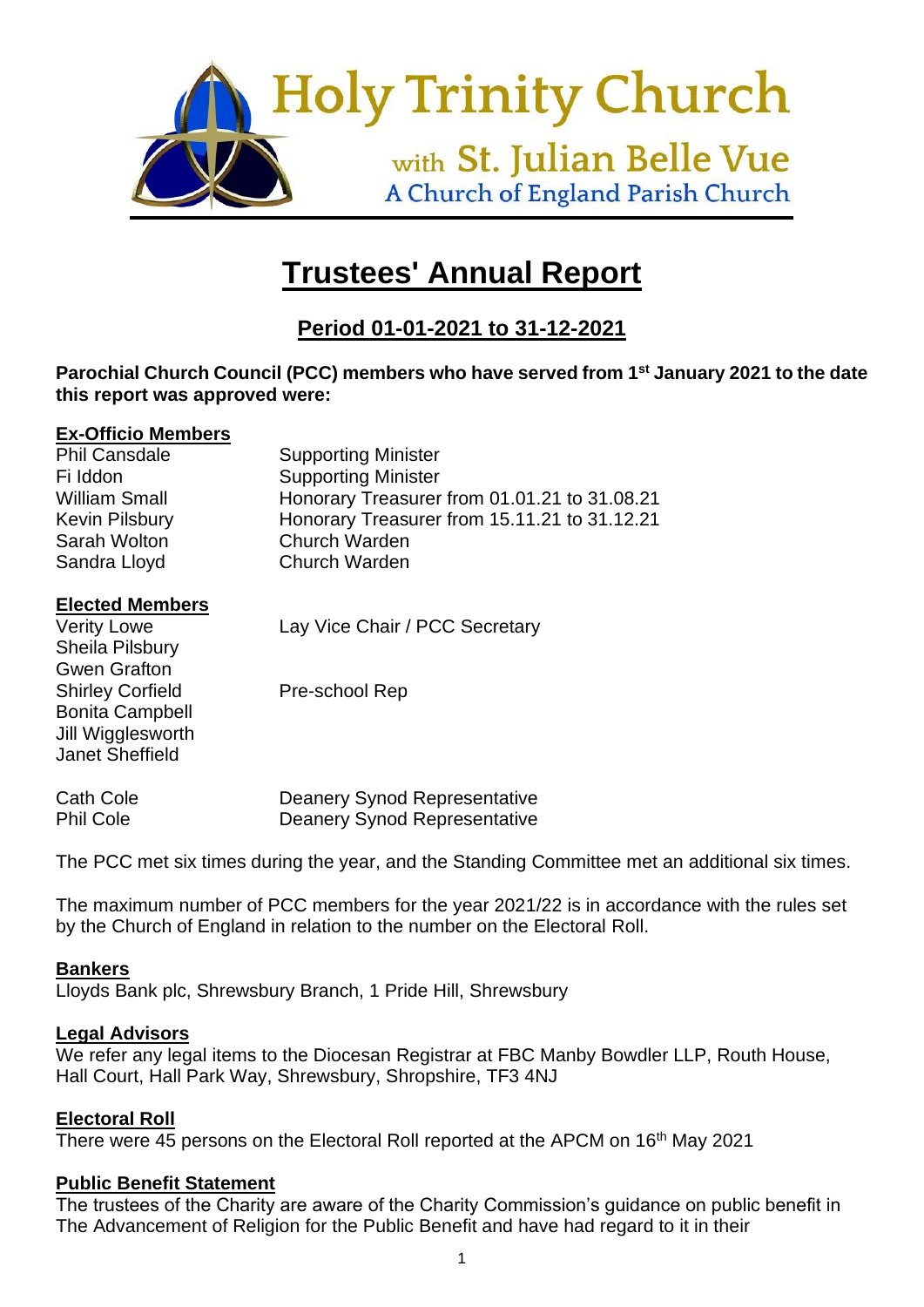administration of the Charity. The trustees believe that, by promoting the work of the Church of England in the Ecclesiastical Parish of Holy Trinity with St Julian it helps to promote the whole mission of the Church (pastoral, evangelistic, social and ecumenical) more effectively, within the Ecclesiastical Parish, and that in doing so it provides a benefit to the public by:

- Providing facilities for public worship, pastoral care and spiritual, moral and intellectual development, both for its members and for anyone who wishes to benefit from what the Church offers; and
- Promoting Christian values and service by members of the Church in and to their communities, to the benefit of individuals and society.

# **The Organisation of the Parish**

Holy Trinity with St. Julian is an Anglican church in the Deanery of Shrewsbury, the Archdeaconry of Salop, the Diocese of Lichfield and the Metropolitan of Canterbury. The authority of the Bishop of Lichfield is delegated to the Vicar who is of Incumbent status. The Vicar and the PCC have together organised the parish. In addition, the PCC decides on matters of Worship, Prayer, Fabric, Finance, Mission, Social Matters, Youth Matters, Playgroup and Pastoral Care.

In all cases the PCC remains responsible for the effective implementation of all delegated matters.

In order to comply with current legislation, the PCC has appointed a 'Standing Committee' consisting of the Revds Phil Cansdale and Fiona Iddon, the Church Wardens, the PCC lay vicechair / Secretary and the Hon Treasurer.

# **Charity Status**

Under the terms of current charity legislation, the PCC of Holy Trinity with St. Julian is an 'excepted charity'.

# The following are related trusts and charities:

The Holy Trinity with St. Julian Relief in Need Charity is a charity registered in England, Registered Number 1060793. The trustees are the Vicar and the Church Wardens.

The J.E. Bowyer Trust is registered with the Charity Commissioners. The trustees are the Vicar and the Church Wardens.

# **Statement of Aims**

The Parochial Church Council is the legally constituted, representative body of the Anglican Parish of Holy Trinity with St. Julian, Shrewsbury, and of the worshipping community represented for the most part by the Electoral Roll of the said parish. The aim of the PCC is to fulfil the legal duties required of it, with particular reference to the Mission Statement noted above.

# **Other Legal Information**

- The address of the church building is: Holy Trinity Church, Belle Vue Road, Shrewsbury, SY3 7LL.
- The address for correspondence to the PCC is: Holy Trinity Church, Belle Vue Road, Shrewsbury, SY3 7LL.
- Much of the operational life of the church is supported by the Ministry Team at the neighbouring parish of Meole Brace. The Trinity Centre, Church Road, Shrewsbury, Shropshire SY3 9HF.

# **Areas of Involvement in the Community**

• **Sunday mornings services.** We started 2021 by meeting on ZOOM, but since Easter Day 2021 have meet weekly on a Sunday mornings. At this stage of our COVID journey we recognise how important these gatherings are, and opportunities to be putting "faith, hope and love" into action.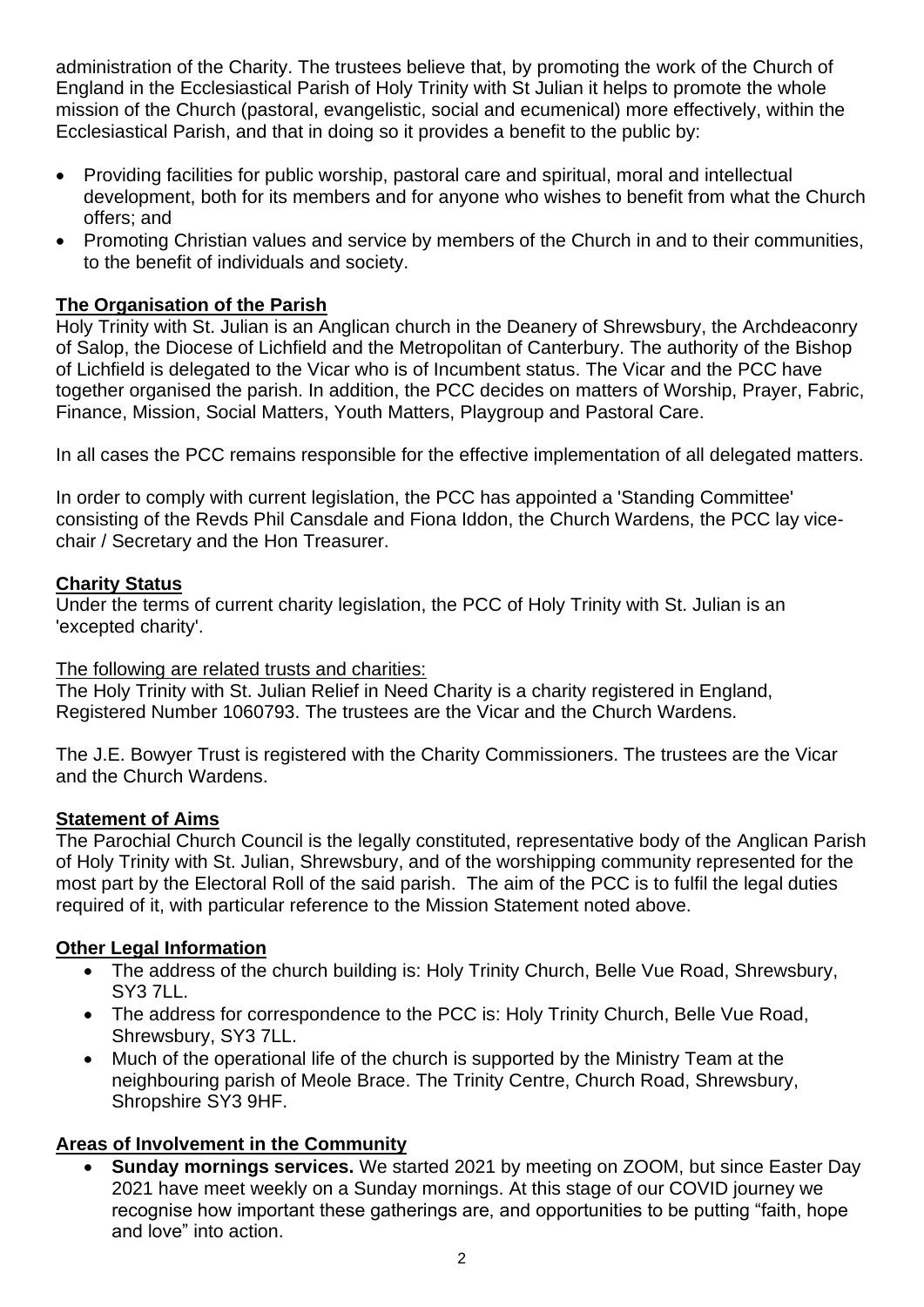- **Holy Trinity Preschool** continues to serve the local community, and be a shining light to generations of families in the local area. They have their own management committee, with Verity Lowe as chair person, and there is a Pre-school report at every PCC meeting.
- **Schools work** is a priority for us as a local church, strengthening in particular the links with Coleham School through acts of worship, hospitality at Christmas and other potential partnerships.
- **Occasional Offices** remain a priority to build up again, and re-establishing local connections with Belle Vue families surrounding some of the important moments of life.
- **Hosting local community events** include May plant sale, harvest celebration, and Christmas craft morning. We also host "OASIS" on Thursday mornings which is open for all in the local community.
- **Midweek Gatherings.** Fortnightly gatherings on Tuesday evenings, and monthly gatherings on a Thursday mornings for Holy communion.
- **Mission Further Afield.** We financially support Shrewsbury Youth For Christ, Sierra Foundation for Life Skills (SFFLS), & Shrewsbury Street Pastors.

Not everything has started up fully this side of COVID. We look forward to opportunities to renew the work of the Toddler Group, and whilst we have been able to conduct one-off visits to local residential homes we hope that these will become a more regular feature of our life again in 2022.

#### **Risk Management**

The Church Wardens carry out regular Health and Safety Reviews and regularly inspect premises for potential hazards. We have safeguarding policies in place for child protection and for work with vulnerable adults, including rigorous DBS checking of staff and volunteers. Our insurances are reviewed annually to ensure adequate cover. An informal review of any new risks which may impact the work of the Church in the Parish is ongoing. In particular during COVID we regularly reviewed our Coronavirus guidelines, and how best to keep those worshipping, visiting and working in the church well.

#### **Safeguarding**

We have appointed an experienced Safeguarding Officer to the PCC and given its importance safeguarding remains on every PCC agenda. The PCC believe they have fulfilled their duty under section 5 of the Safeguarding and Clergy Discipline Measure 2016 (duty to have due regard to House of Bishops' guidance on safeguarding children and vulnerable adults).

#### **Financial Review/Reserves**

Holy Trinity Belle Vue PCC faced another very challenging year in 2021, not least with the church being closed for the first three months of the year due to COVID.

The year saw an unrestricted excess of payments over receipts of £2,375 and this was reflected by balances held of £10,443 at 31/12/2021.

The main reason for the deficit was larger than expected repair costs to the Church heating system earlier in the year, and the general increase in prices that all areas of society are currently experiencing.

Annual Income decreased in 2021 compared to 2020 by 46%, primarily due to several years' worth of gift aid being reclaimed in 2020 that was not repeatable in 2021, and a sizeable reduction in planned donations received of 37%.

Expenditure decreased significantly in 2021 by 39%, but this was not to the same extent and pace as income.